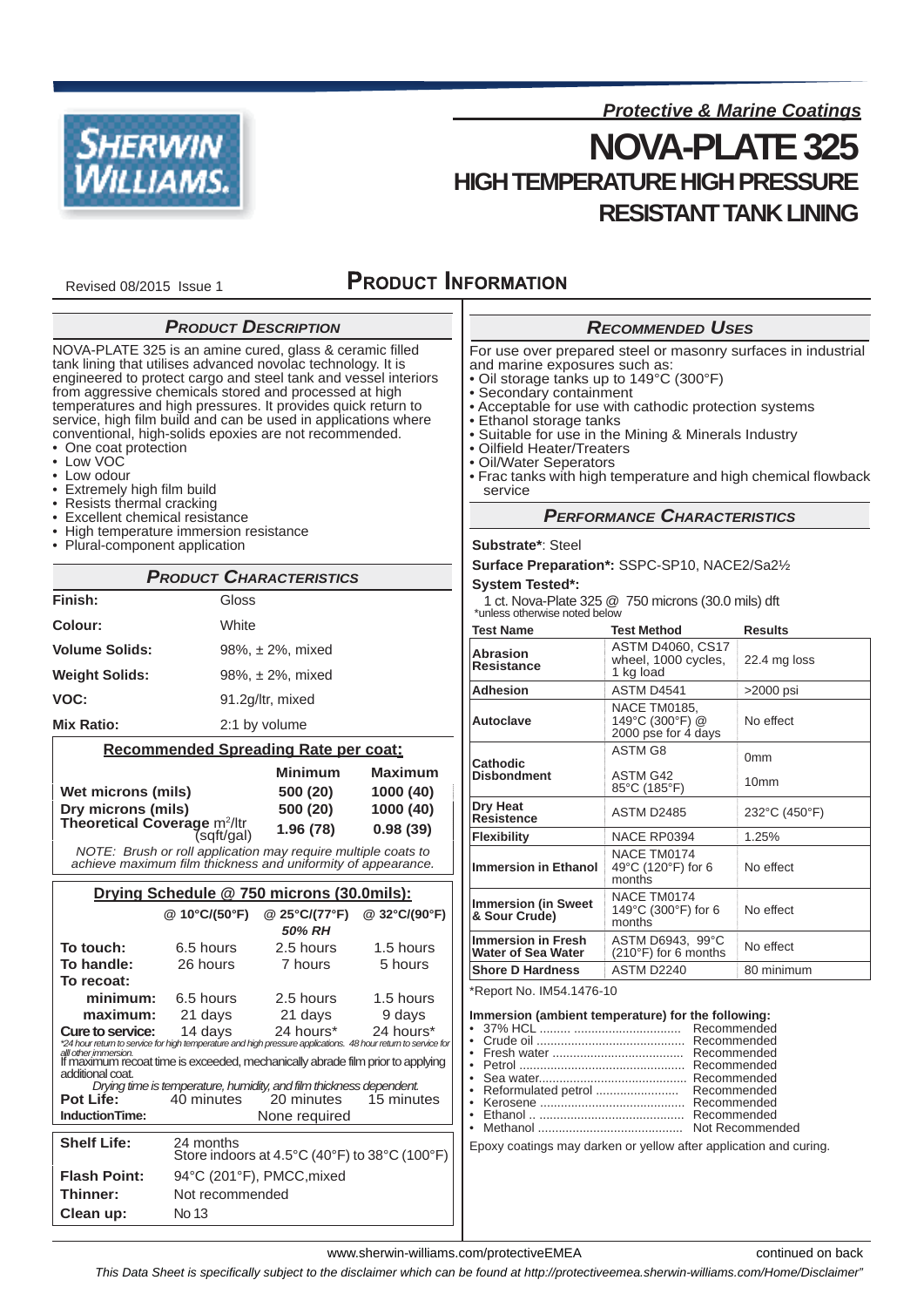

Revised 08/2015 Issue 1

#### **PRODUCT INFORMATION**

| <b>SURFACE PREPARATION</b><br><b>SAFETY PRECAUTIONS</b><br>Refer to the MSDS sheet before use.<br>adequate adhesion.<br>Published technical data and instructions are subject to change                                                                                                                                                                                                                                                                                                                                                                                                                                                                                                         |                                                                                                                                             |  |  |  |
|-------------------------------------------------------------------------------------------------------------------------------------------------------------------------------------------------------------------------------------------------------------------------------------------------------------------------------------------------------------------------------------------------------------------------------------------------------------------------------------------------------------------------------------------------------------------------------------------------------------------------------------------------------------------------------------------------|---------------------------------------------------------------------------------------------------------------------------------------------|--|--|--|
|                                                                                                                                                                                                                                                                                                                                                                                                                                                                                                                                                                                                                                                                                                 |                                                                                                                                             |  |  |  |
|                                                                                                                                                                                                                                                                                                                                                                                                                                                                                                                                                                                                                                                                                                 | Surface must be clean, dry, and in sound condition. Remove all oil,<br>dust, grease, dirt, loose rust, and other foreign material to ensure |  |  |  |
| without notice. Contact your Sherwin-Williams representative for ad-<br>Refer to product Application Bulletin for detailed surface<br>ditional technical data and instructions.<br>preparation information.                                                                                                                                                                                                                                                                                                                                                                                                                                                                                     |                                                                                                                                             |  |  |  |
| <b>DISCLAIMER</b><br>Minimum recommended surface preparation:                                                                                                                                                                                                                                                                                                                                                                                                                                                                                                                                                                                                                                   |                                                                                                                                             |  |  |  |
| The information and recommendations set forth in this Product Data Sheet are<br>Iron & Steel:<br>based upon tests conducted by or on behalf of The Sherwin-Williams Company.<br>SSPC-SP10/NACE 2/Sa21/2<br>Immersion:<br>Such information and recommendations set forth herein are subject to change and<br>50-100 micron (2-4mils) profile<br>pertain to the product offered at the time of publication. Consult your Sherwin-<br>Williams representative to obtain the most recent Product Data Information and<br><b>Concrete &amp; Masonry:</b><br>Application Bulletin.                                                                                                                    |                                                                                                                                             |  |  |  |
| Secondary Containment:<br>SSPC-SP13/NACE2/6-4.3.1 or 4.3.2,<br><b>WARRANTY</b><br>or ICRI No. 310.sR, CSP2-3                                                                                                                                                                                                                                                                                                                                                                                                                                                                                                                                                                                    |                                                                                                                                             |  |  |  |
| The Sherwin-Williams Company warrants our products to be free of manufacturing<br><b>Surface Preparation Standards</b><br>defects in accord with applicable Sherwin-Williams quality control procedures.                                                                                                                                                                                                                                                                                                                                                                                                                                                                                        |                                                                                                                                             |  |  |  |
| <b>Condition of</b><br>ISO 8501-1<br>Swedish Std.<br>Liability for products proven defective, if any, is limited to replacement of the<br><b>SSPC NACE</b><br>BS7079:A1<br>Surface<br><b>SIS055900</b><br>defective product or the refund of the purchase price paid for the defective product<br>as determined by Sherwin-Williams. NO OTHER WARRANTY OR GUARANTEE<br>SP <sub>5</sub><br><b>White Metal</b><br>Sa 3<br>Sa 2.5<br>Sa 3<br>Sa 2.5<br>ŠP 10<br>Near White Metal<br>OF ANY KIND IS MADE BY SHERWIN-WILLIAMS, EXPRESSED OR IMPLIED,<br>Commercial Blast<br>Sa 2<br>Sa 2<br>SP 6<br>STATUTORY, BY OPERATION OF LAW OR OTHERWISE, INCLUDING<br><b>Brush-Off Blast</b><br>Sa 1<br>Sa 1 | $\frac{1}{2}$<br>$\frac{3}{4}$                                                                                                              |  |  |  |
| MERCHANTABILITY AND FITNESS FOR A PARTICULAR PURPOSE.<br>C St 2<br>D St 2<br>C St 3<br>D St 3<br>C St 2<br>D St 2<br>C St 3<br>D St 3<br>SP <sub>2</sub><br>SP <sub>2</sub><br>SP <sub>3</sub><br>Rusted<br><b>Hand Tool Cleaning</b><br>Pitted & Rusted<br>Rusted<br>Power Tool Cleaning<br>Pitted & Rusted<br>SP 3                                                                                                                                                                                                                                                                                                                                                                            |                                                                                                                                             |  |  |  |
| <b>APPLICATION CONDITIONS</b>                                                                                                                                                                                                                                                                                                                                                                                                                                                                                                                                                                                                                                                                   |                                                                                                                                             |  |  |  |
| Temperature:<br>Air & surface:<br>10°C (50°F) minimum,<br>43°C (110°F) maximum                                                                                                                                                                                                                                                                                                                                                                                                                                                                                                                                                                                                                  |                                                                                                                                             |  |  |  |
| <b>Relative Humidity:</b><br>85% maximum                                                                                                                                                                                                                                                                                                                                                                                                                                                                                                                                                                                                                                                        |                                                                                                                                             |  |  |  |
|                                                                                                                                                                                                                                                                                                                                                                                                                                                                                                                                                                                                                                                                                                 | Refer to product Application Bulletin for detailed application information.                                                                 |  |  |  |
| <b>ORDERING INFORMATION</b>                                                                                                                                                                                                                                                                                                                                                                                                                                                                                                                                                                                                                                                                     |                                                                                                                                             |  |  |  |
| Packaging:                                                                                                                                                                                                                                                                                                                                                                                                                                                                                                                                                                                                                                                                                      |                                                                                                                                             |  |  |  |
| Base:<br>18ltr in 20ltr pail, 3ltr in 5ltr can                                                                                                                                                                                                                                                                                                                                                                                                                                                                                                                                                                                                                                                  |                                                                                                                                             |  |  |  |
| Hardener:<br>9ltr in 12ltr pail, 1.5ltr in 2.5ltr can                                                                                                                                                                                                                                                                                                                                                                                                                                                                                                                                                                                                                                           |                                                                                                                                             |  |  |  |
| 1.4 Kg/L, $(10.8 \pm 0.3 \text{ lbs/gal})$ mixed<br>Weight:                                                                                                                                                                                                                                                                                                                                                                                                                                                                                                                                                                                                                                     |                                                                                                                                             |  |  |  |
|                                                                                                                                                                                                                                                                                                                                                                                                                                                                                                                                                                                                                                                                                                 |                                                                                                                                             |  |  |  |
|                                                                                                                                                                                                                                                                                                                                                                                                                                                                                                                                                                                                                                                                                                 |                                                                                                                                             |  |  |  |
|                                                                                                                                                                                                                                                                                                                                                                                                                                                                                                                                                                                                                                                                                                 |                                                                                                                                             |  |  |  |
|                                                                                                                                                                                                                                                                                                                                                                                                                                                                                                                                                                                                                                                                                                 |                                                                                                                                             |  |  |  |
|                                                                                                                                                                                                                                                                                                                                                                                                                                                                                                                                                                                                                                                                                                 |                                                                                                                                             |  |  |  |
|                                                                                                                                                                                                                                                                                                                                                                                                                                                                                                                                                                                                                                                                                                 |                                                                                                                                             |  |  |  |

www.sherwin-williams.com/protectiveEMEA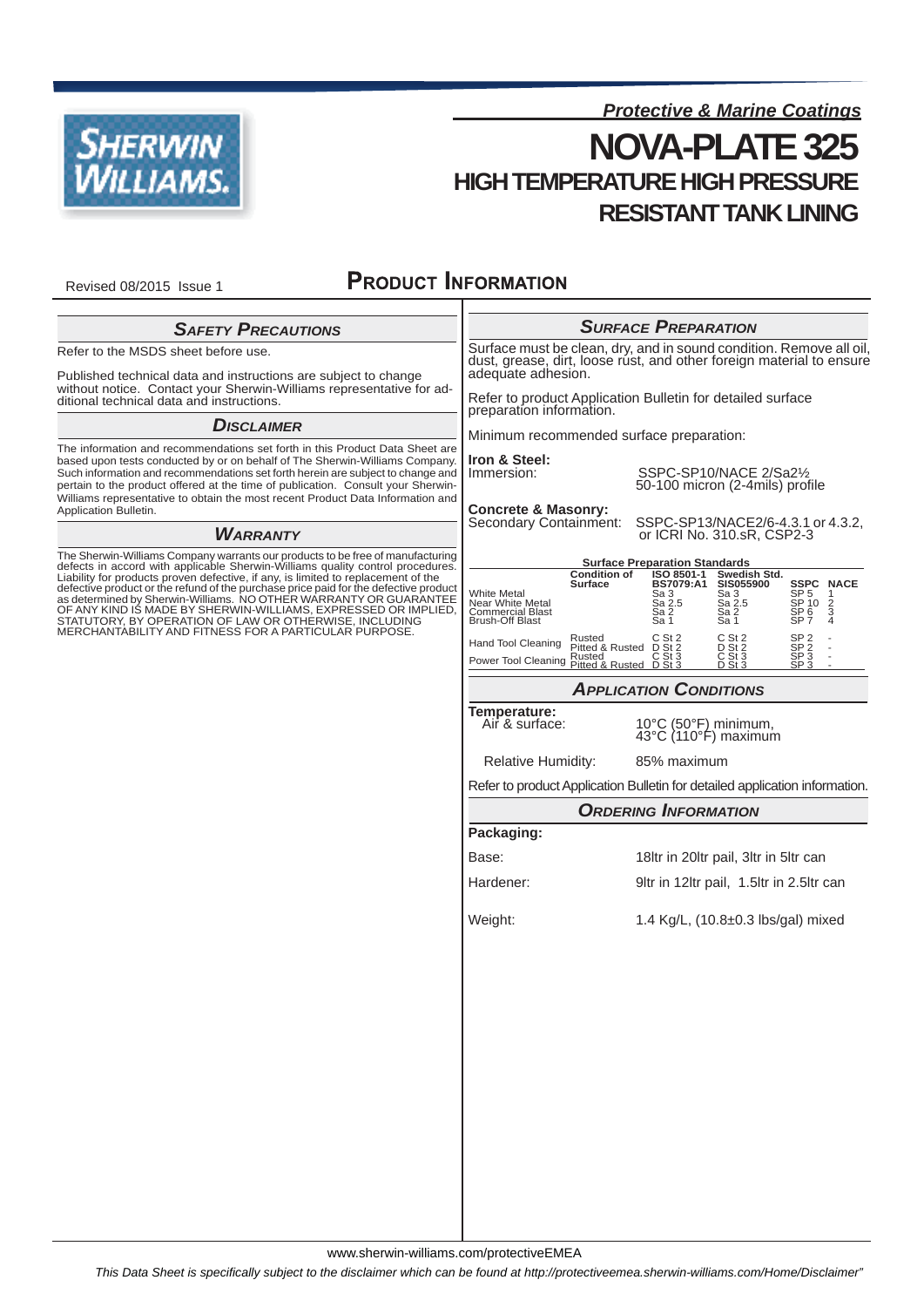

Revised 08/2015 Issue 1

#### **APPLICATION BULLETIN**

| <b>SURFACE PREPARATIONS</b>                                                                                                                                                                                     | <b>APPLICATION CONDITIONS</b>                                                                                                                                                                                                                                                                                                   |  |  |
|-----------------------------------------------------------------------------------------------------------------------------------------------------------------------------------------------------------------|---------------------------------------------------------------------------------------------------------------------------------------------------------------------------------------------------------------------------------------------------------------------------------------------------------------------------------|--|--|
|                                                                                                                                                                                                                 | Temperature:                                                                                                                                                                                                                                                                                                                    |  |  |
| Surface must be clean, dry, and in sound condition. Remove all oil, dust, grease, dirt, loose rust, and other foreign material to ensure adequate adhesion.                                                     | Air & surface:<br>10°C (50°F) minimum,<br>$43^{\circ}$ C (110 $^{\circ}$ F) maximum                                                                                                                                                                                                                                             |  |  |
|                                                                                                                                                                                                                 | <b>Relative Humidity:</b><br>85% maximum                                                                                                                                                                                                                                                                                        |  |  |
| Iron & Steel (immersion service)<br>Remove all oil and grease from surface by Solvent Cleaning per<br>SSPC-SP10/NACE 2, Sa21/2 or SSPC-SP12/NACE 5. Blast clean                                                 | <b>APPLICATION EQUIPMENT</b>                                                                                                                                                                                                                                                                                                    |  |  |
| all surfaces using a sharp, angular abrasive for optimum surface<br>profile (50-100 microns / 2-4 mils). Apply Nova-Plate 325 to any bare<br>steel the same day as it is blasted or before flash rusing occurs. | The following is a guide. Changes in pressures and tip sizes may<br>be needed for proper spray characteristics. Always purge spray<br>equipment before use with listed cleanser. Any reduction must be<br>compliant with existing VOC regulations and compatible with the<br>existing environmental and application conditions. |  |  |
| <b>Concrete (Secondary Containment only):</b><br>For surface preparation, refer to SSPC-SP13/NACE 6, Section<br>4.3.1 or 1.3.2 or ICRI No. 310. 2R, SCP 2-3.                                                    |                                                                                                                                                                                                                                                                                                                                 |  |  |
|                                                                                                                                                                                                                 | Thinner Not recommended                                                                                                                                                                                                                                                                                                         |  |  |
| Follow the standard methods listed below when applicable:<br>ASTM D4258 Standard Practice for Cleaning Concrete.                                                                                                |                                                                                                                                                                                                                                                                                                                                 |  |  |
| ASTM D4259 Standard Practice for Abrading Concrete.<br>ASTM D4260 Standard Practice for Etching Concrete.                                                                                                       | Clean Up No 13                                                                                                                                                                                                                                                                                                                  |  |  |
| ASTM D1869 Standard Test Method for Measuring Moisture Vapour<br>Emission Rate of Concrete.                                                                                                                     | <b>Plural Component Equipment</b>                                                                                                                                                                                                                                                                                               |  |  |
| SSPC-SP 13/NACE 6 Surface Preparation of Concrete.<br>ICRI No. 310.2R Concrete Surface Preparation.                                                                                                             | PumpWIWA DUOMIX 2:1, Graco Extreme<br>Mix, Graco XM, or Graco XP                                                                                                                                                                                                                                                                |  |  |
|                                                                                                                                                                                                                 | Pressure4000 psi<br>Hose3/8" ID                                                                                                                                                                                                                                                                                                 |  |  |
| <b>Surface Preparation Standards</b><br><b>Condition of</b><br>ISO 8501-1<br>Swedish Std.                                                                                                                       |                                                                                                                                                                                                                                                                                                                                 |  |  |
| <b>SSPC NACE</b><br><b>Surface</b><br>BS7079:A1<br><b>SIS055900</b><br>SP <sub>5</sub><br>White Metal<br>Sa 3<br>Sa 3                                                                                           | Pump heater setting43°C - 54°C (110°F - 130°F) do not                                                                                                                                                                                                                                                                           |  |  |
| Near White Metal<br>SP 10<br>$\frac{2}{3}$<br>Sa 2.5<br>Sa 2.5<br><b>Commercial Blast</b><br>Sa 2<br>ŠP 6<br>SP 7                                                                                               | exceed 60°C (140°F)                                                                                                                                                                                                                                                                                                             |  |  |
| <b>Brush-Off Blast</b><br>Sa 1<br>Rusted<br>Pitted & Rusted<br>Rusted C St 3<br>SP 2<br>SP 2<br>SP 3<br>Hand Tool Cleaning                                                                                      | Material temperature at                                                                                                                                                                                                                                                                                                         |  |  |
| Sa 2<br>Sa 1<br>C St 2<br>C St 3<br>C St 3<br>D St 3<br>Power Tool Cleaning Rusted<br>Pitted & Rusted<br>SP 3<br>$D$ St 3                                                                                       | gun tip 43°C-54°C (110°F-130°F)                                                                                                                                                                                                                                                                                                 |  |  |
|                                                                                                                                                                                                                 | (vary as needed)                                                                                                                                                                                                                                                                                                                |  |  |
|                                                                                                                                                                                                                 | BrushNylon/Polyester or Natural Bristle                                                                                                                                                                                                                                                                                         |  |  |
|                                                                                                                                                                                                                 |                                                                                                                                                                                                                                                                                                                                 |  |  |
|                                                                                                                                                                                                                 | Cover 3/8" woven with solvent resistant core                                                                                                                                                                                                                                                                                    |  |  |
|                                                                                                                                                                                                                 | If specific application equipment is not listed above, equivalent<br>equipment may be substituted.                                                                                                                                                                                                                              |  |  |
|                                                                                                                                                                                                                 |                                                                                                                                                                                                                                                                                                                                 |  |  |
|                                                                                                                                                                                                                 |                                                                                                                                                                                                                                                                                                                                 |  |  |
|                                                                                                                                                                                                                 |                                                                                                                                                                                                                                                                                                                                 |  |  |
|                                                                                                                                                                                                                 |                                                                                                                                                                                                                                                                                                                                 |  |  |
|                                                                                                                                                                                                                 |                                                                                                                                                                                                                                                                                                                                 |  |  |
|                                                                                                                                                                                                                 |                                                                                                                                                                                                                                                                                                                                 |  |  |
|                                                                                                                                                                                                                 |                                                                                                                                                                                                                                                                                                                                 |  |  |
|                                                                                                                                                                                                                 |                                                                                                                                                                                                                                                                                                                                 |  |  |
|                                                                                                                                                                                                                 |                                                                                                                                                                                                                                                                                                                                 |  |  |
|                                                                                                                                                                                                                 |                                                                                                                                                                                                                                                                                                                                 |  |  |

www.sherwin-williams.com/protectiveEMEA